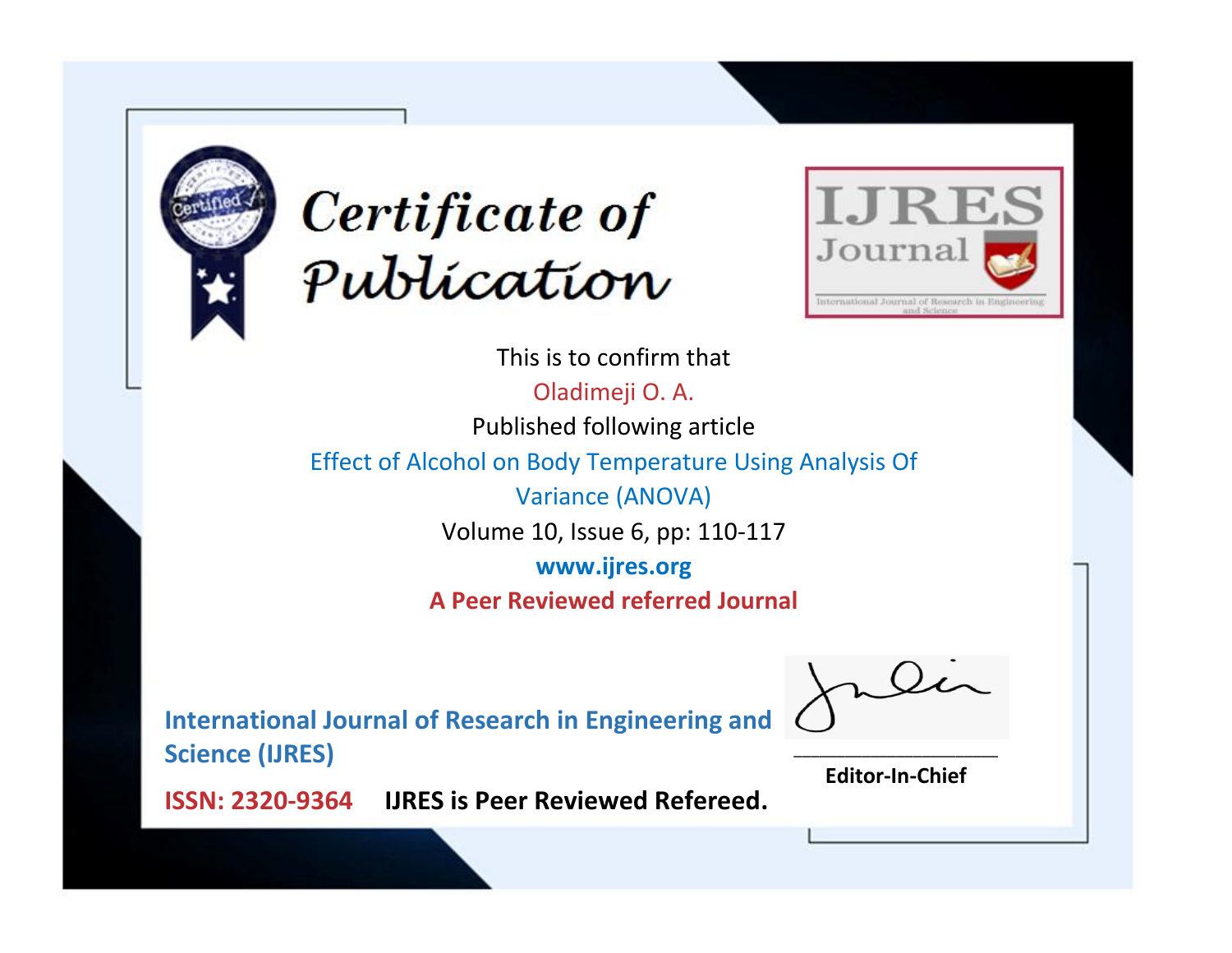



This is to confirm that Ogunbanwo T. A. Published following article Effect of Alcohol on Body Temperature Using Analysis Of Variance (ANOVA) Volume 10, Issue 6, pp: 110-117 **www.ijres.org A Peer Reviewed referred Journal**

**International Journal of Research in Engineering and Science (IJRES)**

\_\_\_\_\_\_\_\_\_\_\_\_\_\_\_\_\_\_\_\_\_\_\_\_ **Editor-In-Chief**

**Journal.**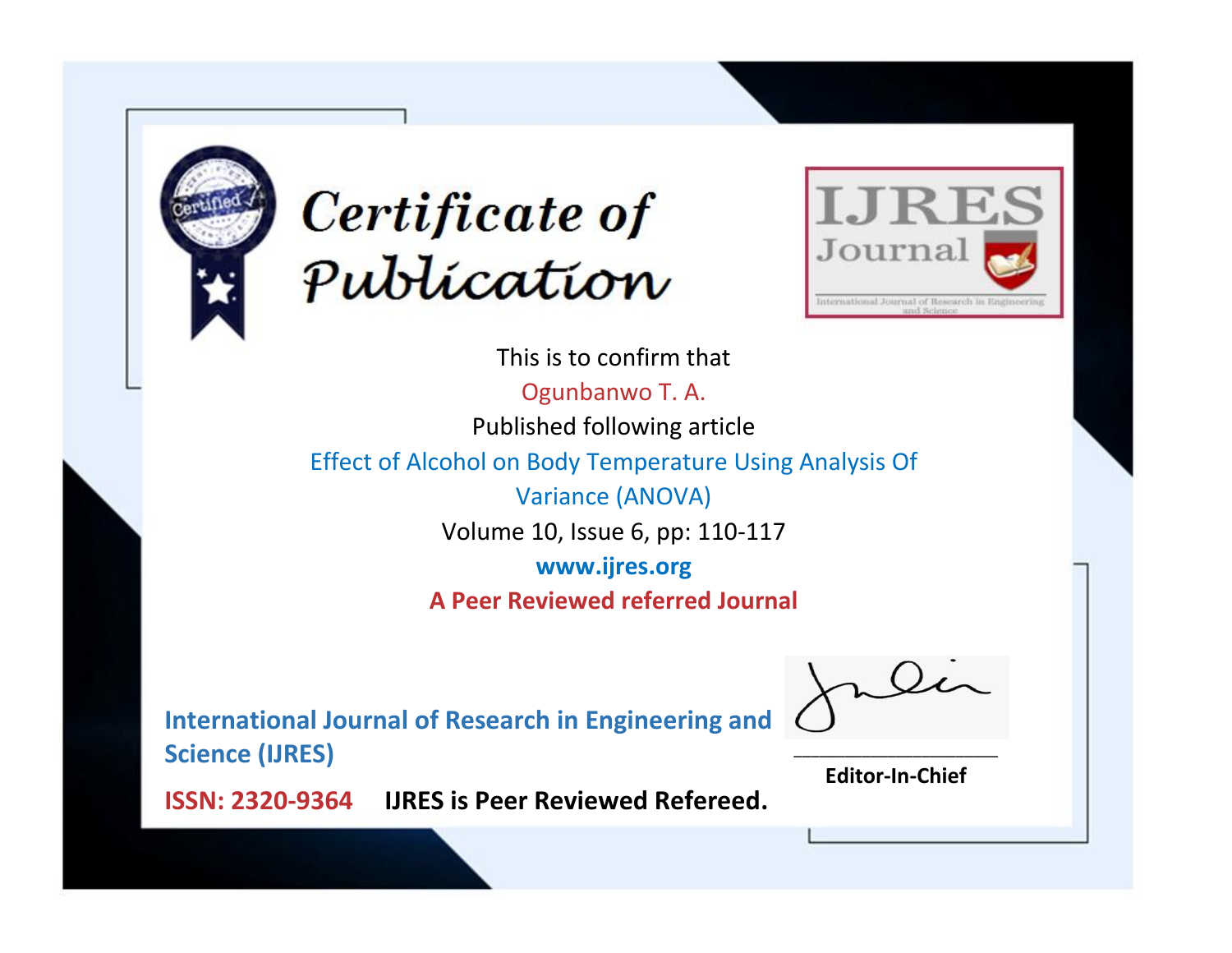



This is to confirm that Oluborode K. O. Published following article Effect of Alcohol on Body Temperature Using Analysis Of Variance (ANOVA) Volume 10, Issue 6, pp: 110-117 **www.ijres.org A Peer Reviewed referred Journal**

**International Journal of Research in Engineering and Science (IJRES)**

\_\_\_\_\_\_\_\_\_\_\_\_\_\_\_\_\_\_\_\_\_\_\_\_ **Editor-In-Chief**

**Journal.**